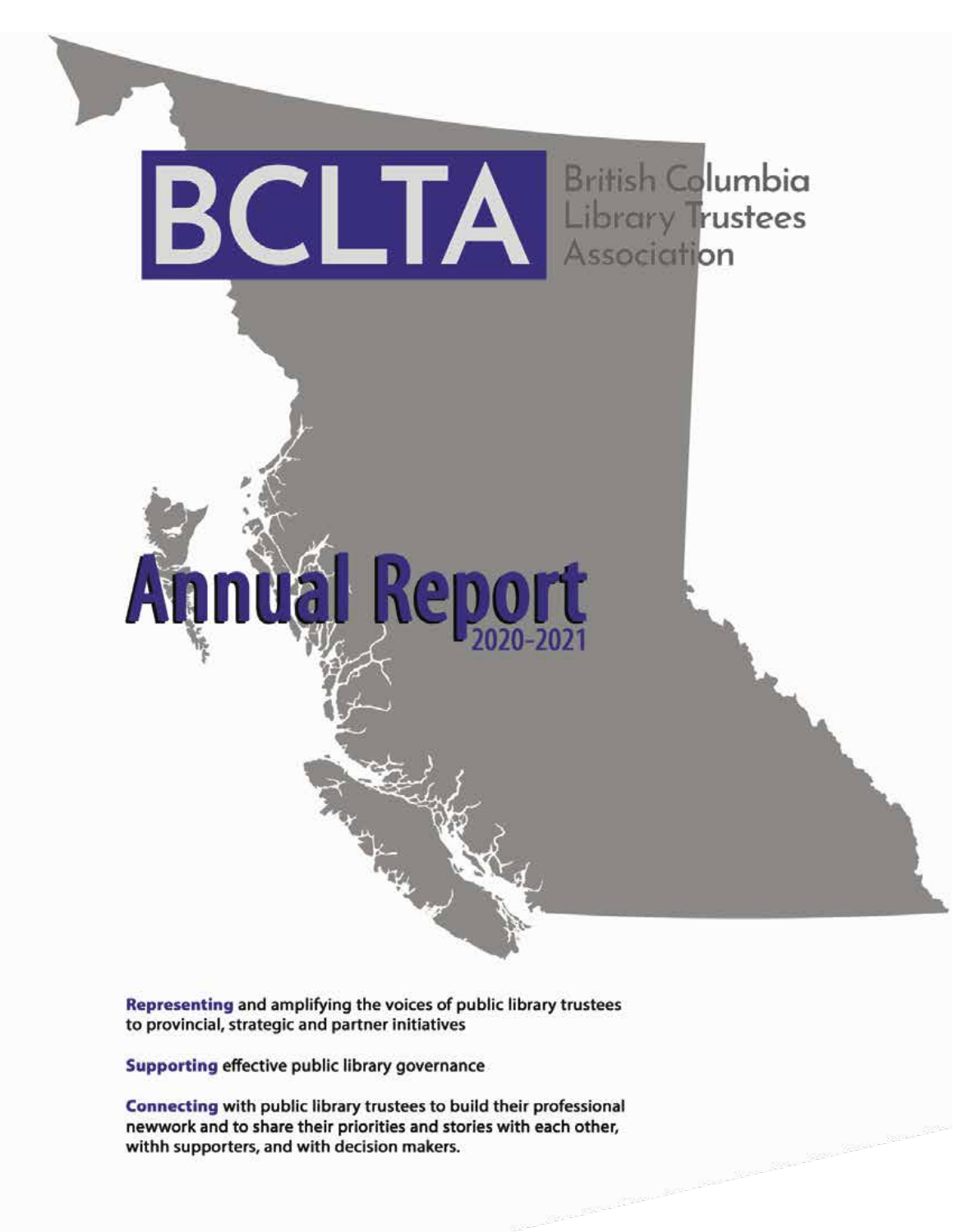### President's Message

Mike Gagel, BCLTA President



Here we are in the second year of a pandemic, coping with ongoing public health measures designed to defeat a virus that is negatively impacting everyone and everything, including the functioning of public libraries. However, if the historical two-year lifespan of pandemics holds true for COVID-19, then we should be able to look forward to a better 2022.

Speaking of 2022, the members of the BC Library Partners (**ABCPLD**, **BCLA**, **BCLC**, & **BCLTA**) continue to work on increasing awareness of the positive impact of BC's public libraries and on influencing provincial policy and funding for libraries. The Partners are busy advocating with the province to increase funding from the current \$14 million (stagnant for over a decade), to \$22 million in 2022. This higher funding level is consistent with the 2010 level of \$17.9 million, if cutbacks were restored and inflationary increases maintained. This work continued at the recent UBCM with a Bronze-level sponsorship booth peopled by partner reps throughout the conference (this included Jerrilyn Kirk).

Last year's AGM was our best attended event to date. This year, our keynote will be delivered by Dr. Alvin Schrader who will speak about freedom of expression and intellectual freedom. Freedom is a value and a right supported by Canada's public libraries. However, recent BC incidents highlighted some difficulties: **Drag Queen Story Hour** at the Okanagan Regional Library in Kelowna in 2019, and **Megan Murphy** speaking at the Vancouver Public Library in 2020. Are your board and senior staff ready if incidents were to take place at your library?

BCLTA staff continue to deliver. Discussion Starters updated this year include **Climate Crisis** and **Reconciliation**. The **BCLTA Governance Workbook** was also updated using feed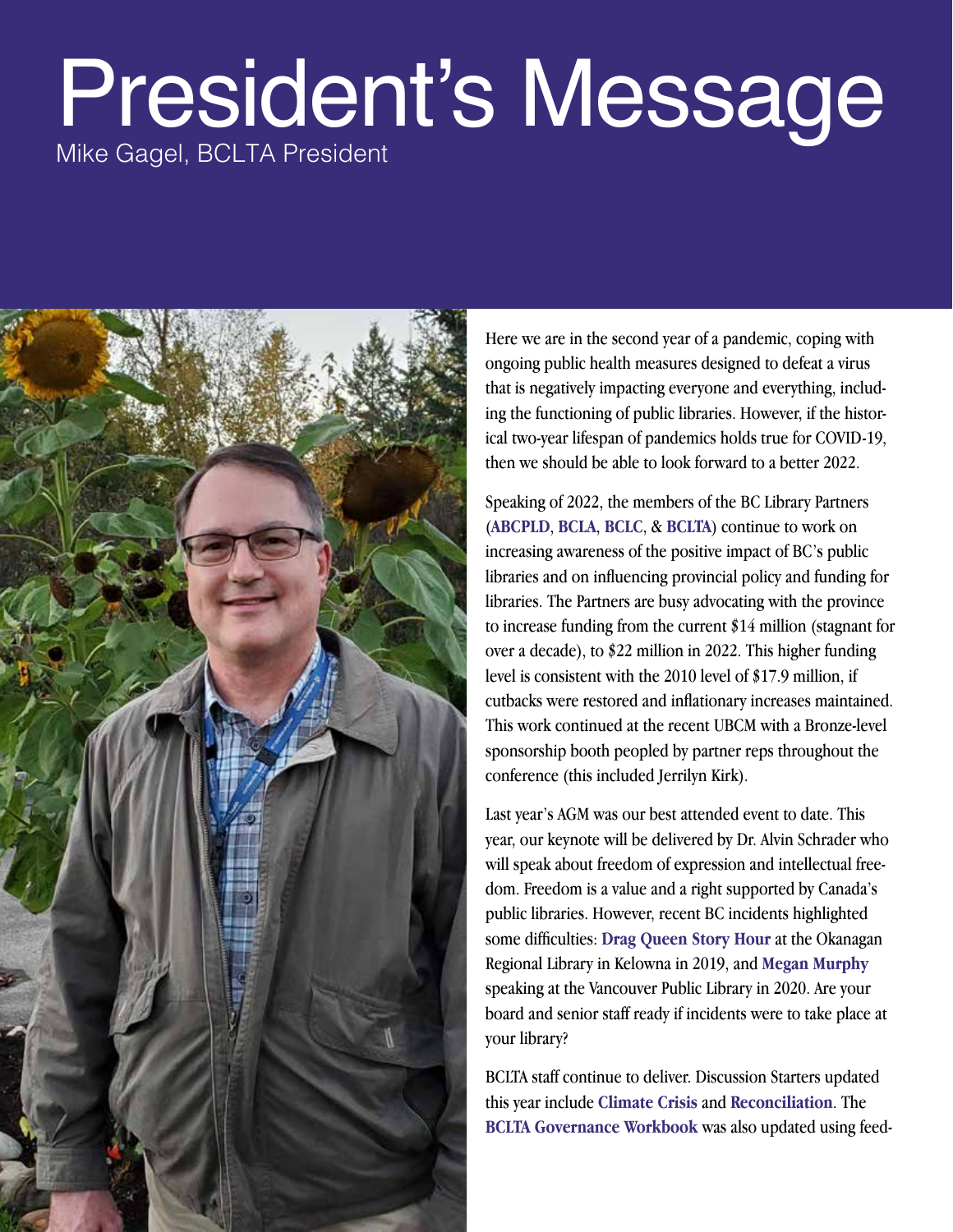back from trustees as well as Library Partner members, and transitioned from PDF to HTML, making it more accessible.

On behalf of the board, I would like to express our gratitude for the work and support of:

- Jerrilyn Kirk, Executive Director,
- Babs Kelly, Director for Learning & Development, and
- Jan Thomas, Bookkeeper

Thank you too, to all our member library boards, the Public Libraries Branch, the Ministry of Municipal Affairs for their financial support, and especially to Mari Martin, Provincial Libraries Director for her unfailing support of public library trustees.



This smartphone screenshot shows the updated BCLTA Workbook in HTML (left), and in Read-Aloud mode (right).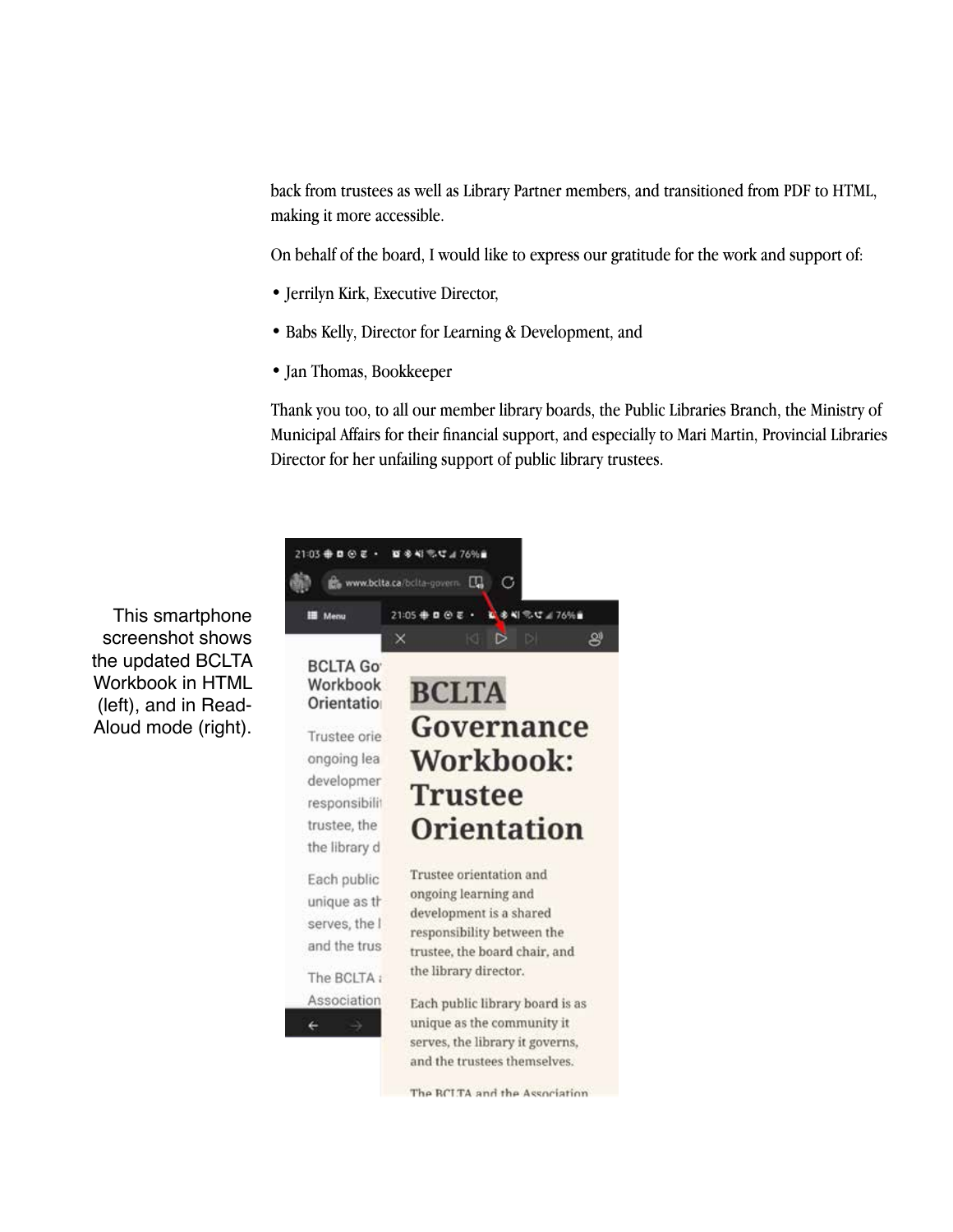# BCLTA Board of Directors



### **Mike Gagel**

President 2019-2021 Board Chair, Prince George Public Library Board On the BCLTA board since 2016



### **Elysia Glover**

Director 2019-2021 Greater Victoria Public Library Board

On the BCLTA board since 2019



### **Rhonda Sherwood**

Treasurer and Vice President, 2018-2020 Vancouver Public Library Board On the BCLTA board since 2018



### **Brenda Leigh**

Director 2019-2021 Vancouver Island Regional Library Board

On the BCLTA board since 2019



### **Louise Hardy**

Director 2020-2022 Surrey Public Library Board On the BCLTA board since 2020



### **Caty Liu**

Director 2019-2021 Richmond Public Library Board

On the BCLTA board since 2019



**Dave Clark**

Director 2019-2021 Cranbrook Public Library Board On the BCLTA board since 2019

### **Harlan Pruden**

Director 2020-2022 Vancouver Public Library Board

On the BCLTA board since 2020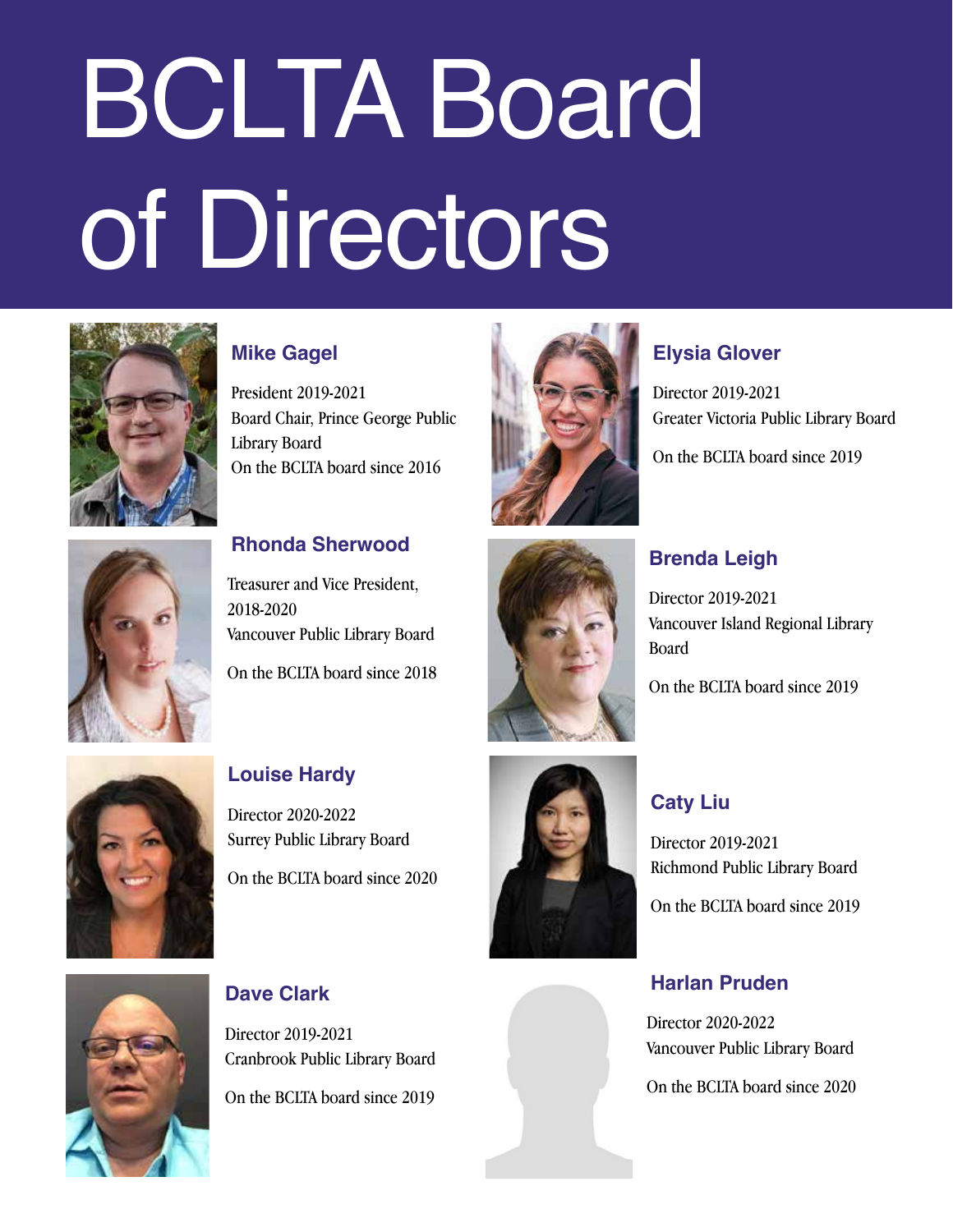## BCLTA Staff



### **Jerrilyn Kirk**

Executive Director **Jerrilyn.Kirk@bclta.ca**



### **Babs Kelly**

Director for Learning & Development

**babs.kelly@bclta.ca**



### **Jan Thomas** Bookkeeper

**jan.thomas@bclta.ca**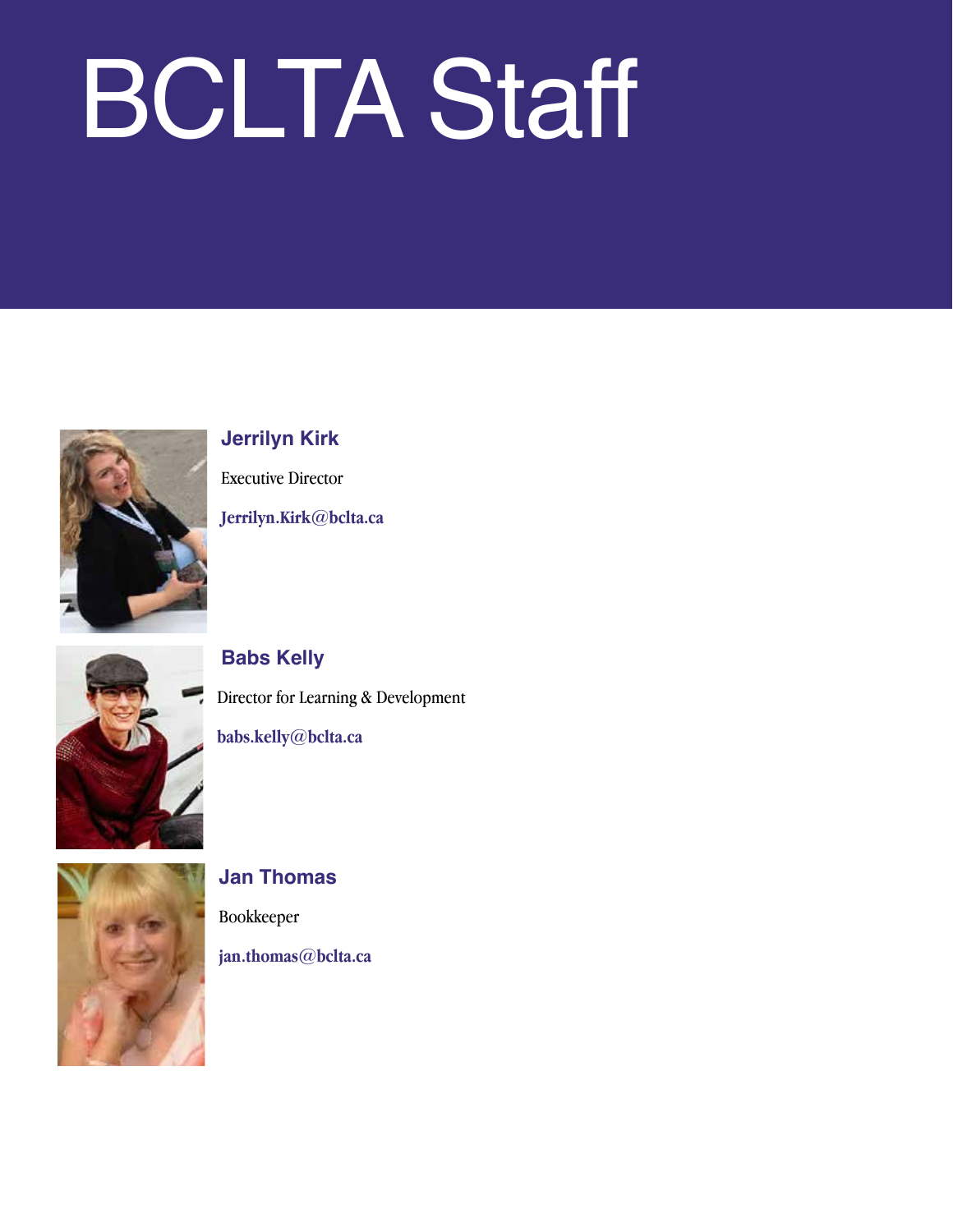# BC Library Partners



### **Library Partners**

The BC Public Library Partners are:

- BC Library Trustees Association (BCLTA)
- Association of BC Public Library Directors (ABCPLD)
- BC Library Association (BCLA)
- BC Libraries Cooperative (BCLC)

The BC Public Library Partners work together to:

- Increase awareness of the positive impact of BC public libraries
- Influence provincial public policy and funding impacting libraries and their communities.

On September 1, 2021, the BC Public Library Partners presented to the Select Standing Committee on Finance and Government Services. The request was to increase operational funding for public libraries. As you know, provincial funding has been frozen at \$14 million for over a decade, even while libraries have continued to evolve and do more every year. This increase accounts for the one time cut that happened in 2009, and accounts for the annual inflationary increases that would have been needed to keep up with inflation since 2009.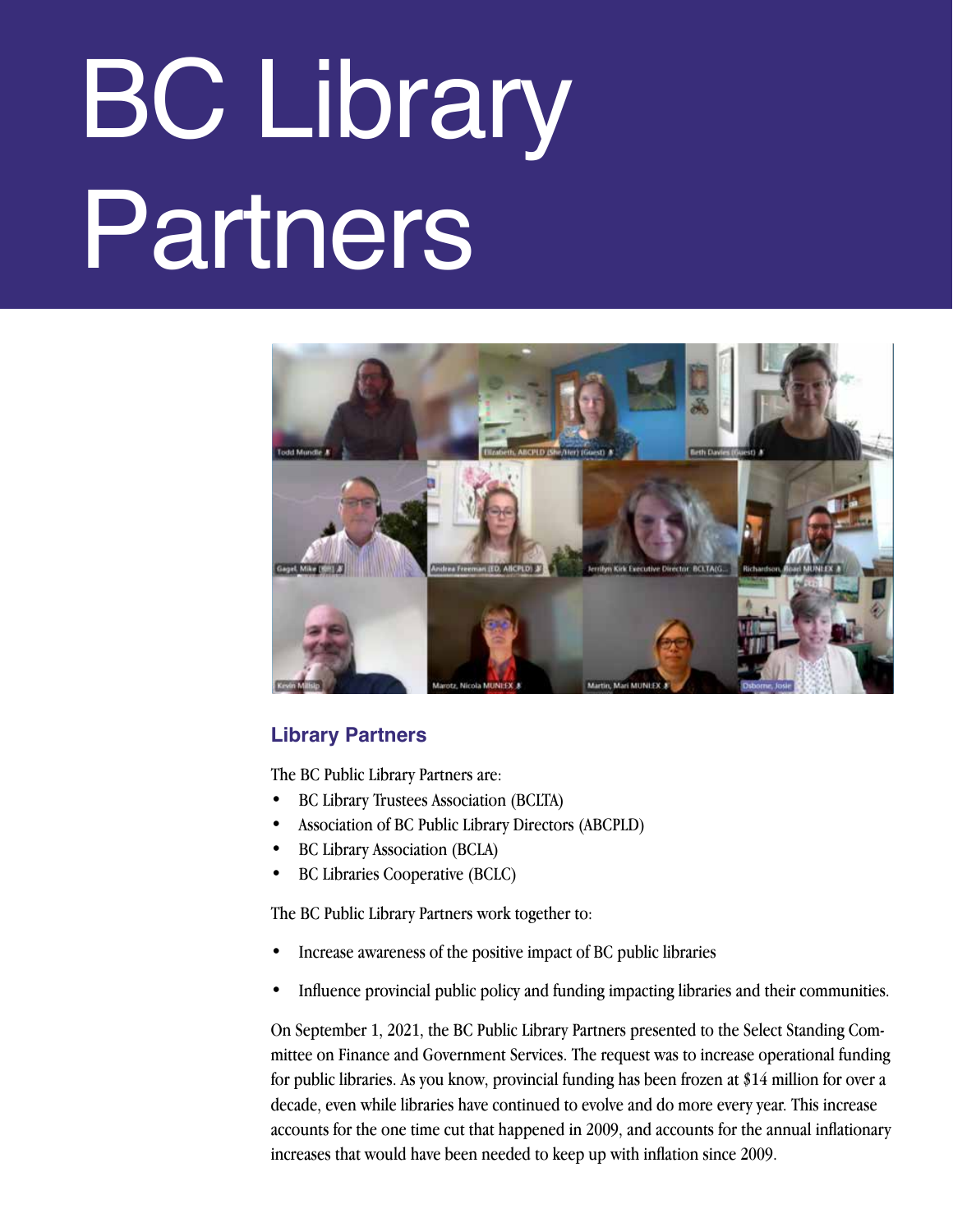Representatives from each of the Partners had an opportunity to speak about the important work being done by libraries, library workers, and library trustees. We shared the vital role that libraries play in their communities, the difficulty of meeting the needs of those communities with stagnant funding, and the additional pressures resulting from the pandemic. We made the case that \$22 million is the amount of funding public libraries would have been receiving in 2022 if funding hadn't been cut and then frozen.

If you would like to see the presentation, a full transcript of the session is available online for your reference, with the BC Public Library Partners' section starting 2/3 of the way down.

BC Public Library Partners also attended the virtual UBCM to present our 22 Million in 2022 campaign to local and provincial government.

The BC Public Library Partners work together to advocate for all BC public libraries.

- For library grant levels to be restored along with an increase for inflation covering the past 10 years
- For reliable and sustainable annual increases to library funding
- For local governments to champion the unique role public libraries play in their communities.



**BC Public Library Partners are advocating for** more provincial funding for our public libraries. For more information contact kevin.millsip@bc.libraries.coop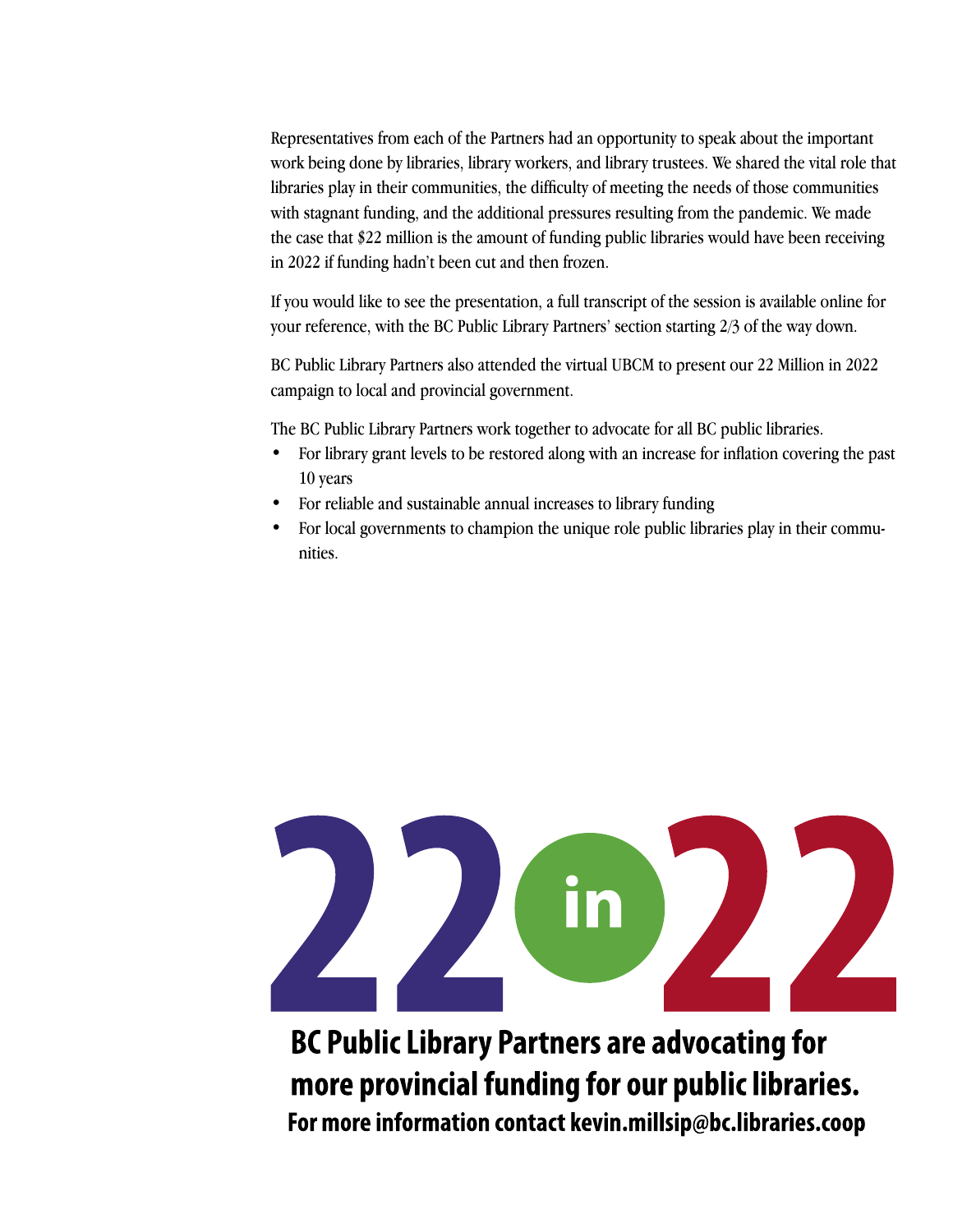# BCLTA Takes BOLD ACTION



*To support and represent Trustees in advancing Public Libraries*

Thursday, May-13-21

Standing Committee on Canadian Heritage CC: British Columbia Members of Parliament

Re: Clause 4.1(1) of Bill C10

The British Columbia Library Trustees Association (BCLTA), founded in 1977, is a not-for-profit society and registered charity. As the association for public library trustees in British Columbia, BCLTA supports and represents trustees in their role of overseeing libraries (which have a collective annual budget of over \$0.25 billion).

The BCLTA board has been following the discourse regarding Bill C-10 and is sending this letter to the Standing Committee on Canadian Heritage (copy to all British Columbia MPs) to communicate our concerns regarding the recent exclusion of clause 4.1(1) from Bill C-10.

The BCLTA board endorses freedom of expression as a core principle of Canadian librarianship. Public libraries are impartial collectors and distributors of knowledge in its many forms, including Internet social media. Because public libraries are fee-free and do not require membership, Canadians regard their local libraries as being key to supporting intellectual freedom and open communication. For many Canadians, their public library is the only place where they can participate in online discourse or create and publish end-user content.

This makes the Internet an essential tool for Canadians exercising their right to freedom of speech. Accordingly, the BCLTA board believes CRTC regulation should not be expanded to include Internet platforms such as YouTube and TikTok, which are just two examples of where Canadians may post content. Clause 4.1(1) allows for the exemption of end-user content from regulation by the Canadian Radio-television and Telecommunications Commission (CRTC).

The BCLTA board encourages the House of Commons Heritage Committee to press for the reinstatement of clause 4.1(1) of Bill C-10. Thank you.

Mike Gagel

Joyike P. Gazel

President of BCLTA

We had over 20 responses to our letter, many simply said thank you for sending the letter. Some of the responses are posted on the **BCLTA website.**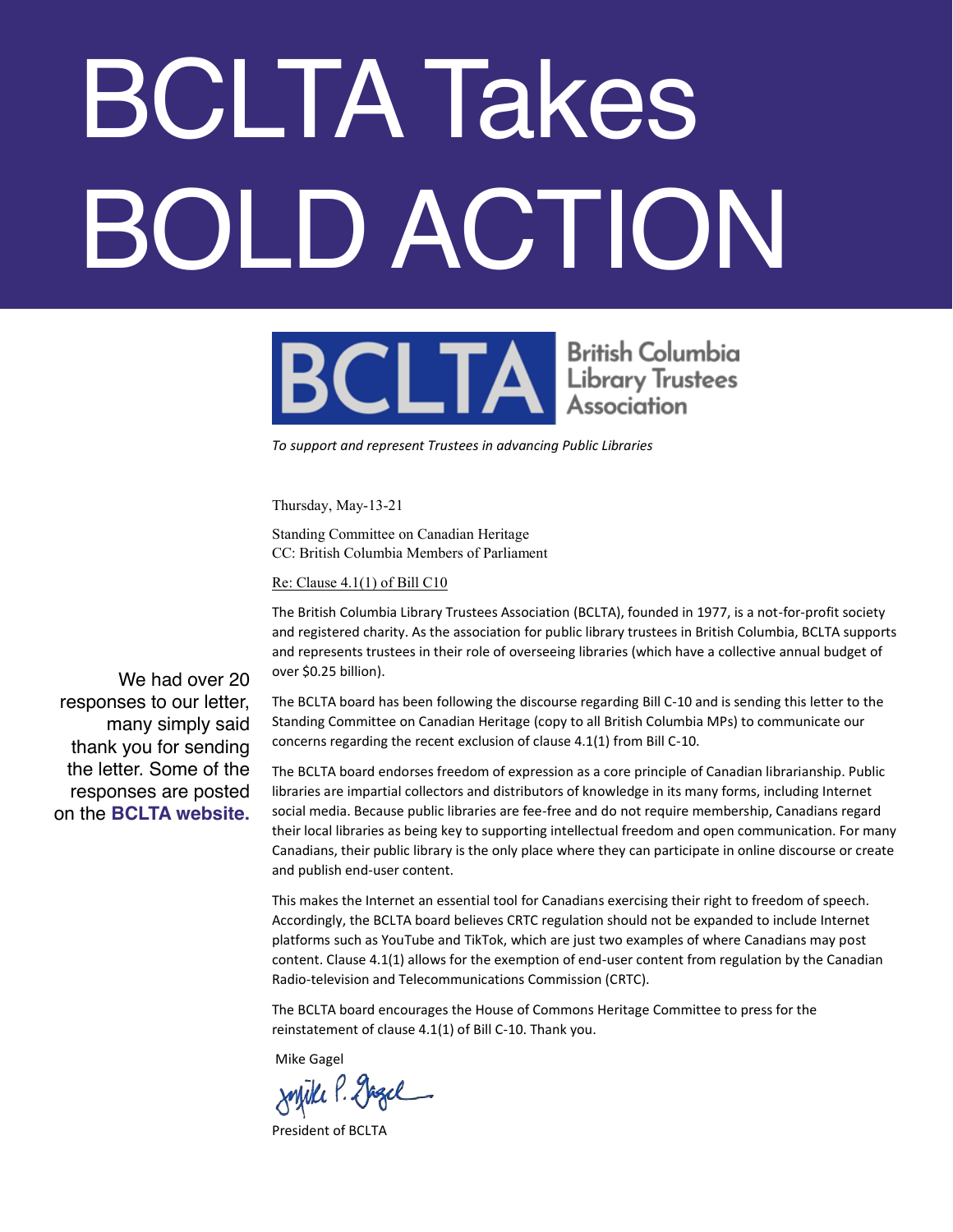### Executive Director Report

Jerrilyn Kirk, Executive Director

Many of you are familiar with what the fabulous Babs Kelly, BCLTA's Director of Learning and Development does. She is very much the face of BCLTA to BC Public Library trustees. We also have Jan Thomas who is our amazing Administrative Assistant, handling our books. So what is my purpose within the organization?

As the Executive Director of BCLTA I am responsible for the operations of the association. I have the privilege of working with the BCLTA Board of Directors. On behalf of the membership the BCLTA board establishes priorities, sets direction, builds formal partnerships, advises, leads the culture of the organization, and provides oversight.

This past year saw BC Public Libraries moving from the Education Ministry to the Ministry of Municipal Affairs. The move has been much smoother than many expected and we are very fortunate to work with Minister Josie Osbourne and her staff including long time Director for Public Libraries Branch, the dedicated and supportive Mari Martin. Mari has been so supportive of the work of BCLTA and our trustees.

The work of BCLTA has grown over the past few years in response to membership needs and input. Working with our valued library sector partners, the BC Library Association (BCLA), the Association of BC Public Library Directors (ABCPLD) and the BC Libraries Cooperative (BCLC) we have, and will continue to work on advocacy. We work to influence strategies and outcomes. This work is planned out and serves an important purpose. We have, over the last several years seen some immediate results as well as long-term outcomes.

We are very optimistic about what we can achieve while working together as partners, with all of your support, presenting a strong unified voice for public libraries.

I consider myself so fortunate to work, with amazing people, doing amazing things.

Khaki seewatsih, always be kind.

**Jerrilyn Kirk**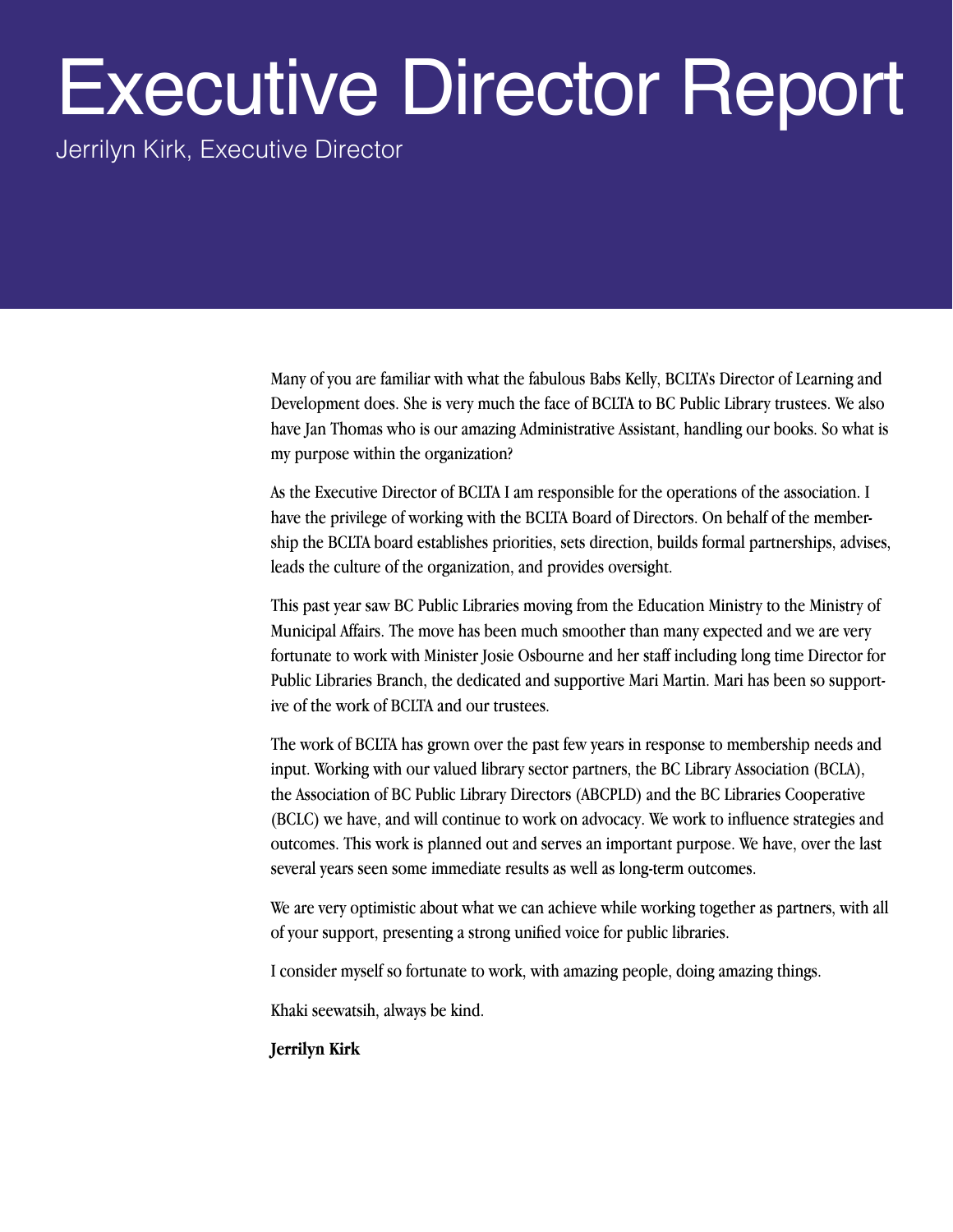### Learning and Development Report

Babs Kelly, Director for Learning and Development

The past year has seen tremendous growth in membership involvement in how and what BCLTA offers to support BC public library governance learning and development. BCLTA members have not only participated in greater numbers than ever in workshops and other events, but they have also provided direction on workshop topics such as policy development, strategic outcomes and chairing; on resource development such as the "Board Assessment and Development" guide; and importantly on how we deliver our learning and development services such as the scheduling of workshops, the use of closed captions in our online environment, and the transition from PDF format to web format for greater accessibility to our online resources.

Huge thanks to the BCLTA membership for being part of your association's work! BCLTA Learning and Development services and resources have been strengthened by working with the BC Library Federations, the Association of BC Public Library Directors, the BC Library Association, the BC Libraries Cooperative, and with funding and support from the Public Libraries Branch, Ministry of Municipal Affairs.

### **BCLTA Learning and Development Highlights**

### *2021 AGM Guest Speaker*

BCLTA was delighted to welcome Angela Sterritt with her son Namawan Sterritt to the AGM. (See the recording on **YouTube**.)

### *Shifting Governance: Important conversations for our times*

This initiative with the Association of BC Public Library Directors (ABCPLD) launched on May 20th with "Reconciliation and Relationship Building" with Flavio Caron from Indigenous Corporate Training Inc.. The second installment was on June 17th with the "Fundamentals of Anti-Oppression" workshop with Oakley Ramprashad from Bakau Consulting.

See more about this initiative and watch for updates in the Learning and Development section of the BCLTA website.

### *Workshops and Trustee Meet-ups*

In the past year there have been over 400 registrations in BCLTA workshops and Trustee Meet-ups. Feedback from the workshops has been very positive and months after the workshops we hear from our members that what was learned has made a difference in individual trustee engagement and commitment, in board effectiveness, and in the over-all enjoyment of working together as a governance team.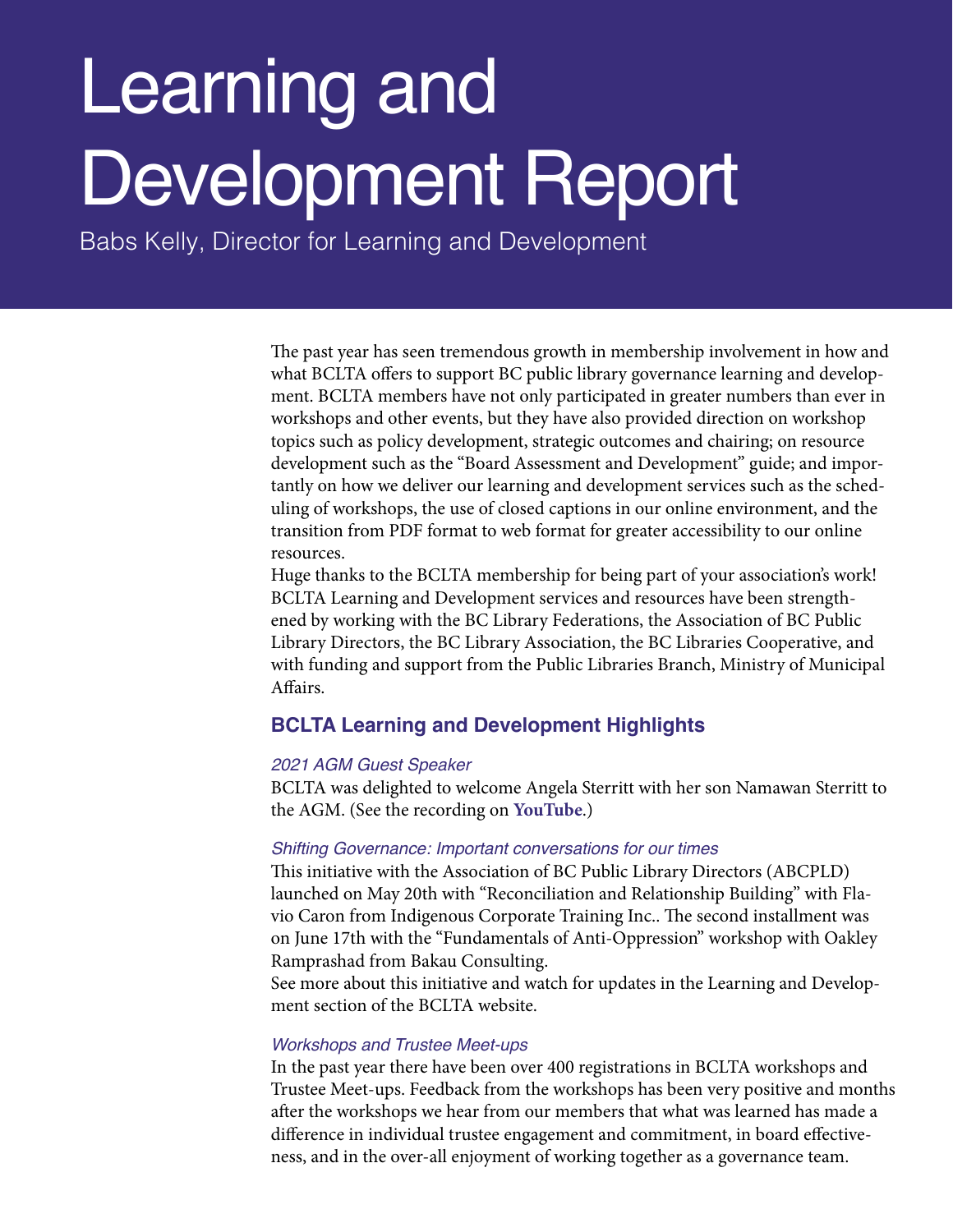### **BCLTA 2020/21 Core Governance Workshops:**

- Overview of BC Public Library Governance
- The Effective Board and Role Clarity
- Chairing and Leading: The mechanics
- Chairing and Leading: The art
- Strategic Outcomes and Oversight
- Policy Development and Oversight

### **BCLTA 2020/21 GUEST WORKSHOPS**

- Changing the Status of your Library from a Public Library Association to a Municipal Library and So you Want a New Library with Andy Ackerman
- Enhancing Board Relationships and Decision Making and Leading for Success with Daneve McAffer
- Advocacy from the Heart and Not an Either/Or Decision with Anni Holtby

Thank you Daneve, Andy, and Anni for bringing your experience, expertise, and fresh perspective to BCLTA's 2020/21 Guest Workshops!

### *Trustee Meet-ups*

Over the past year trustees from across the province have joined Meet-ups to talk about supporting library directors, reconciliation and land acknowledgments, board recruitment and succession planning, inclusion and diversity, meeting rules of order, advocacy, board culture, community and stakeholder engagement, and governing during a pandemic.

The Meet-ups are sparked by trustee interest and the following trustees (and friends) stepped up to share their experiences and questions to get the Meet-up discussions rolling. Thank you Anni Holtby (Nelson Public Library), Felicia Zhu (West Vancouver Memorial Library), Janet Hodgkinson (Gibsons and District Public Library), Andy Ackerman (Fort St. John Public Library), Andrea Freemans (ABCPLD), and Mari Martin (Director, Public Libraries Branch).

### **Workshop and Trustee Meet-up feedback:**

- "I am getting so much from the Meet-ups, workshops and love the direction BCLTA has taken."
- "There is great prep for the learning environment and everyone is encouraged to share their experience, ask questions, comment on a topic and space is made for this to happen."
- "Well organized and informative!"
- "Wonderful means to network with others in BC library system."
- "Well done, informative, supportive and gives the opportunity to interact with other trustees in an easy convenient, cost effective manner."

### *New and Updated Resources*

Visit the Learning and Development section of the BCLTA website and subscribe to the Bulletin to keep up to date with our resource development – there is always something happening. Recent new and updated resources include the BCLTA Governance Workbook, the Trustee Quick Guide, Discussion Starters, and guides for strategic planning (developed by Kyla Epstein) and board development.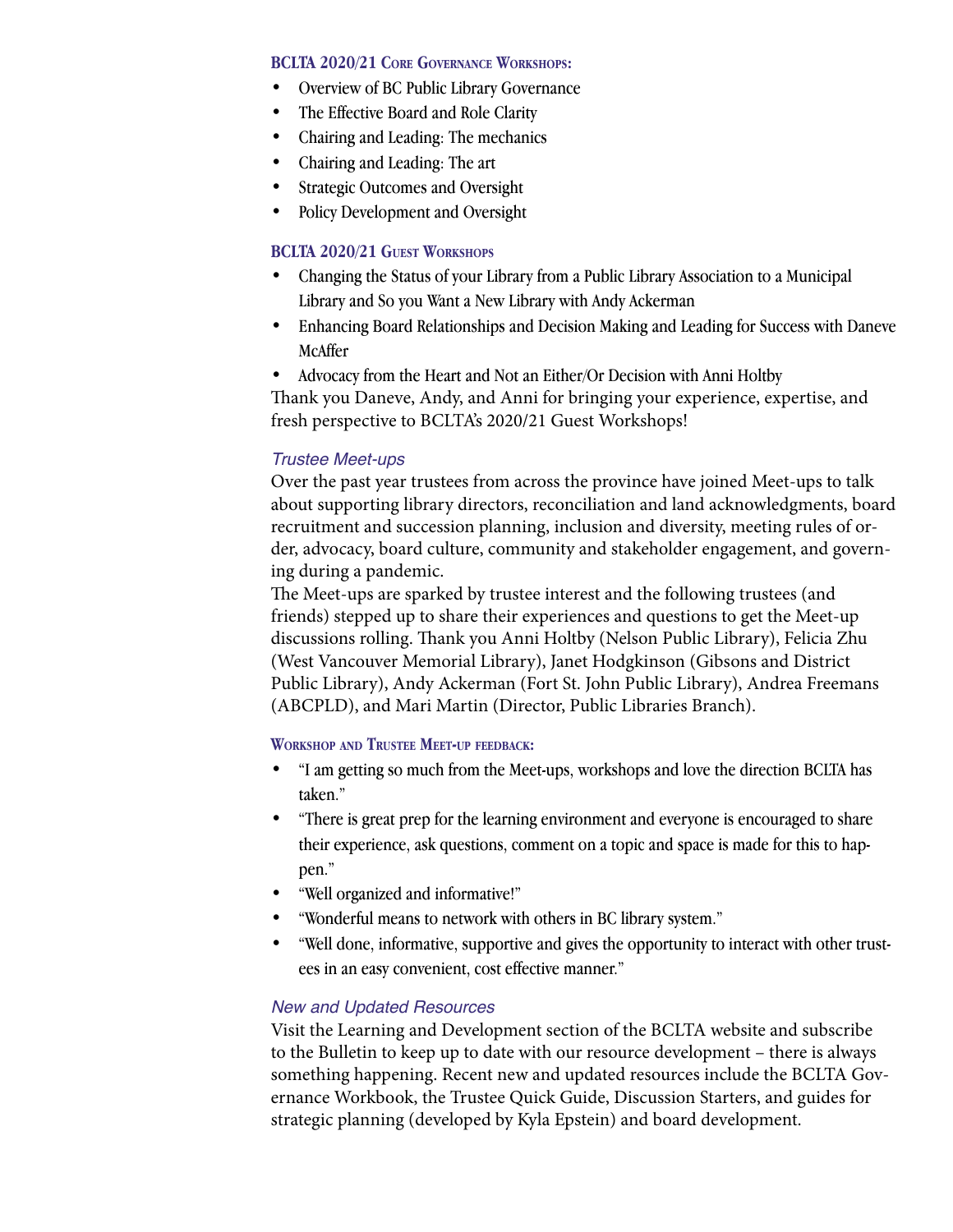### *Communications*

The BCLTA Board Chair and Vice-Chair list-serv is growing in use and is one of the ways that BCLTA connects with the membership and more importantly connects BC public library boards with each other. As well, BCLTA uses Twitter and LinkedIn to share information and news about BC public library governance and BCLTA activities with the library, government, and governance communities. The monthly Bulletin touches nearly 600 readers and includes information about BCLTA learning and development services as well as updates from the BC Public Library Partners and the Public Libraries Branch, attention grabbing library news, and items of interest for public library governance. Visit the BCLTA website to see the Bulletin archive or email me (Babs) to subscribe.

### **Recent feedback about the Bulletin includes:**

- "Please keep this up this is part of our much-needed environmental scan!"
- "Our board is impressed and the Bulletin gets us outside of our own complacency and we are now having big conversations spurred on by the workshops and the Bulletin."
- "I joined the board this year and didn't expect such a good newsletter thank you!"
- "As a major city library, we didn't think we needed the Bulletin, but it keeps surprising us – well done!

### **Next for BCLTA Learning and Development:**

- Collaborating with the BC Library Association and the ABCPLD for sessions at the 2022 BC Library conference
- Participate in the next Beyond Hope conference
- Continue to build strong and collaborative working relationships with the Library Federations, the Public Libraries Branch, the BC Library Association, the ABCPLD, the BC Libraries Cooperative, the UBC School of Information, and other trustee associations across Canada
- Continue to develop and update online governance resources
- Continue to deliver affordable and easy to access online workshops and Trustee Meet-ups
- High hopes for the return of in-person workshops throughout the province!

As always, my work at BCLTA is better when I hear from trustees, library directors, and others with an interest in supporting public library governance. Please let me know if you have any questions or thoughts about BCLTA's learning and development services and resources.

### **Babs Kelly**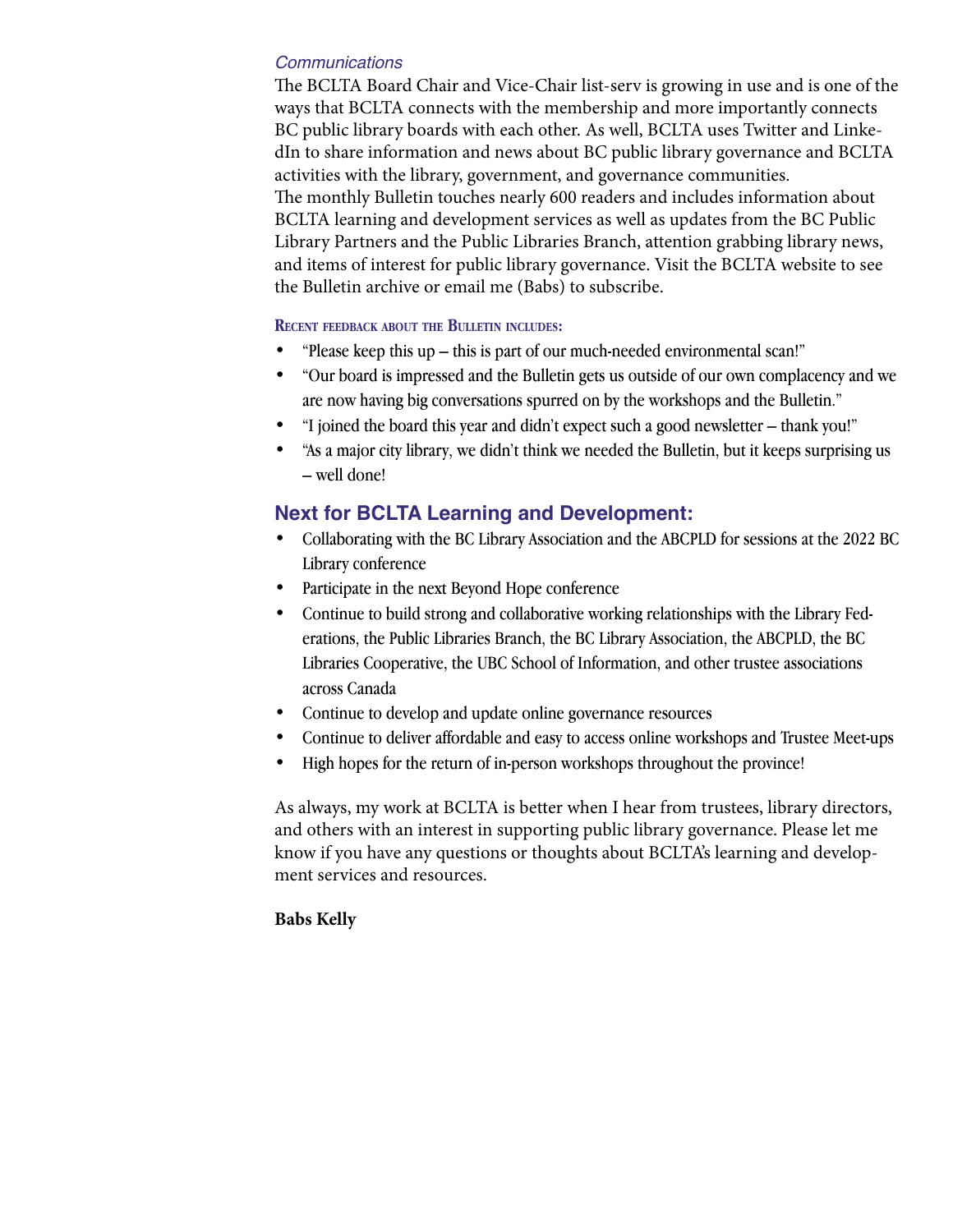### Ministry Message

Mari Martin, Public Libraries Branch, BC Ministry of Municipal Affairs.

On behalf of the Ministry of Municipal Affairs and the Public Libraries Branch - thank you to each library board trustee and the BC Library Trustees Association. Your dedication and guidance have helped libraries navigate the challenges of this past year and enabled them to deliver services that people need more than ever. In helping to lead libraries, you bring a diversity of experiences, skills and knowledge that shapes the future of BC's public libraries and the services that people depend on.

BCLTA remains a key ministry partner and has worked closely with the Public Libraries Branch over this past year to help inform and provide development opportunities for trustees and library leaders. We would like to acknowledge BCLTA's ongoing work, taking a responsive and proactive approach in expanding its governance workshops, offering unique networking opportunities, and delivering board discussion starters. The "Shifting Governance: Important conversations for our times" series, launched this past May, is an excellent example of BCLTA's responsiveness and how we can achieve greater success through collaboration.

Together, we can help ensure that public libraries continue to strengthen communities, support B.C.'s economic recovery and enrich people's lives. We thank BCLTA and members like yourself for your support, contributions, and ingenuity as we continue to implement B.C.'s strategic plan for public library service (2020).

**Mari Martin**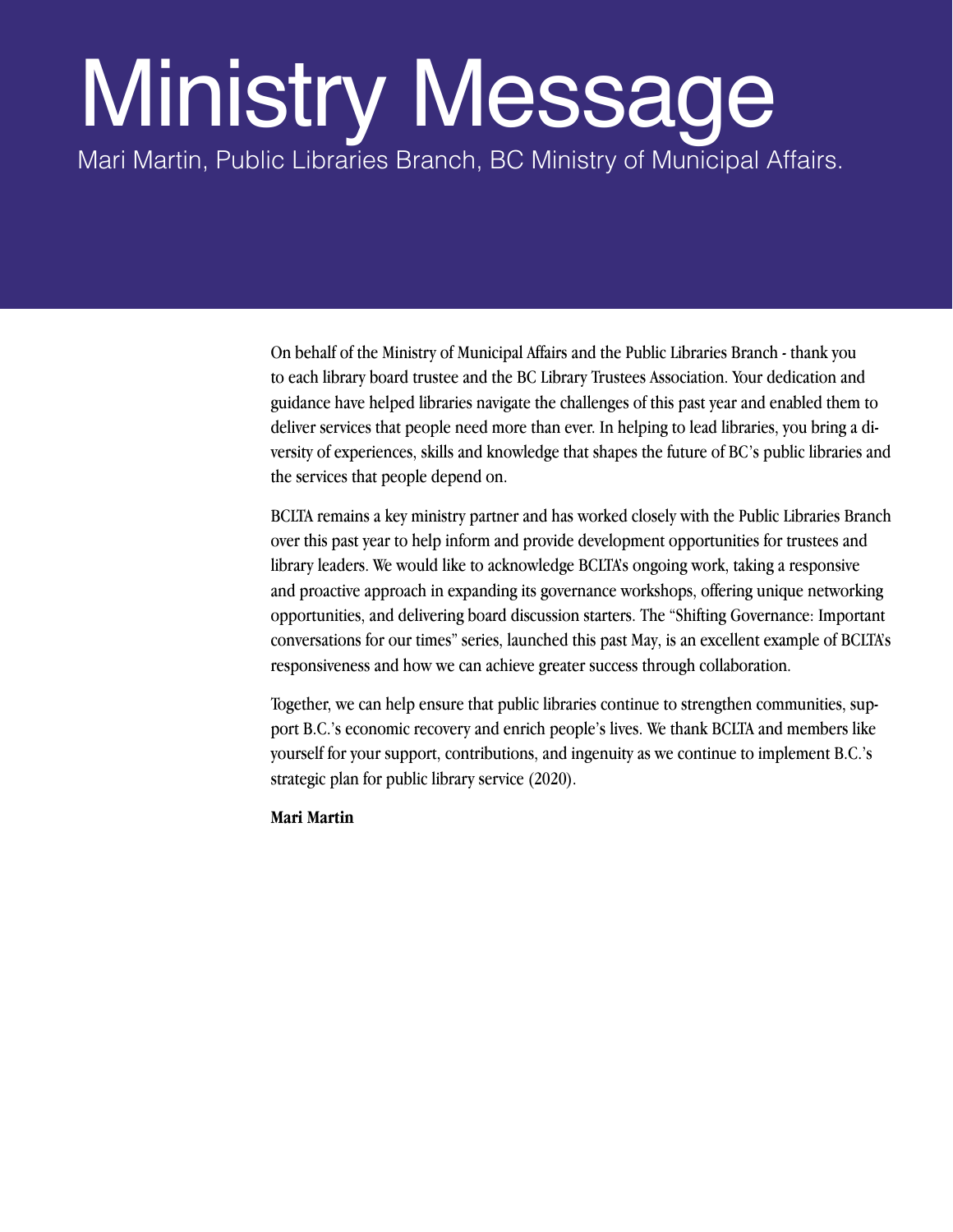## Library Month

Josie Osborne, Minister of Municipal Affairs

"This month we celebrate British Columbia's libraries, our partners in fostering lifelong learning and providing people with equitable access to the information and services they need to learn, work and thrive.

"Libraries are unique and welcoming community spaces where people of all ages and backgrounds can gather, explore interests and develop lifelong skills. Throughout the pandemic, libraries have continued to be important places of refuge both online and in person, where a good book, a friendly ear and a link to the community has made a big difference in people's lives.

"The pandemic has highlighted the vital role libraries have in keeping people connected with their loved ones and communities. Over this past year and a half, libraries have helped build bridges across the digital divide by offering lendable technology, new online library collections and hosting virtual storytime programs. Libraries have also provided safe online access to health information and a way for people to connect and access important services.

"I would like to express my gratitude to the board members, library staff and volunteers for their dedication to ensuring critical library services have been accessible during the pandemic and for their ongoing contribution to supporting inclusive communities.

"Our government is committed to working with B.C.'s libraries to ensure communities have access to the information and programs that people need to improve their literacy skills and help reach their full potential. Libraries today enhance people's quality of life by providing access to services for employment, immigration and other programs that make life better and more affordable for people.

"I look forward to the years ahead, working with libraries to continue creating vibrant community spaces that contribute to a stronger, more resilient and inclusive province."